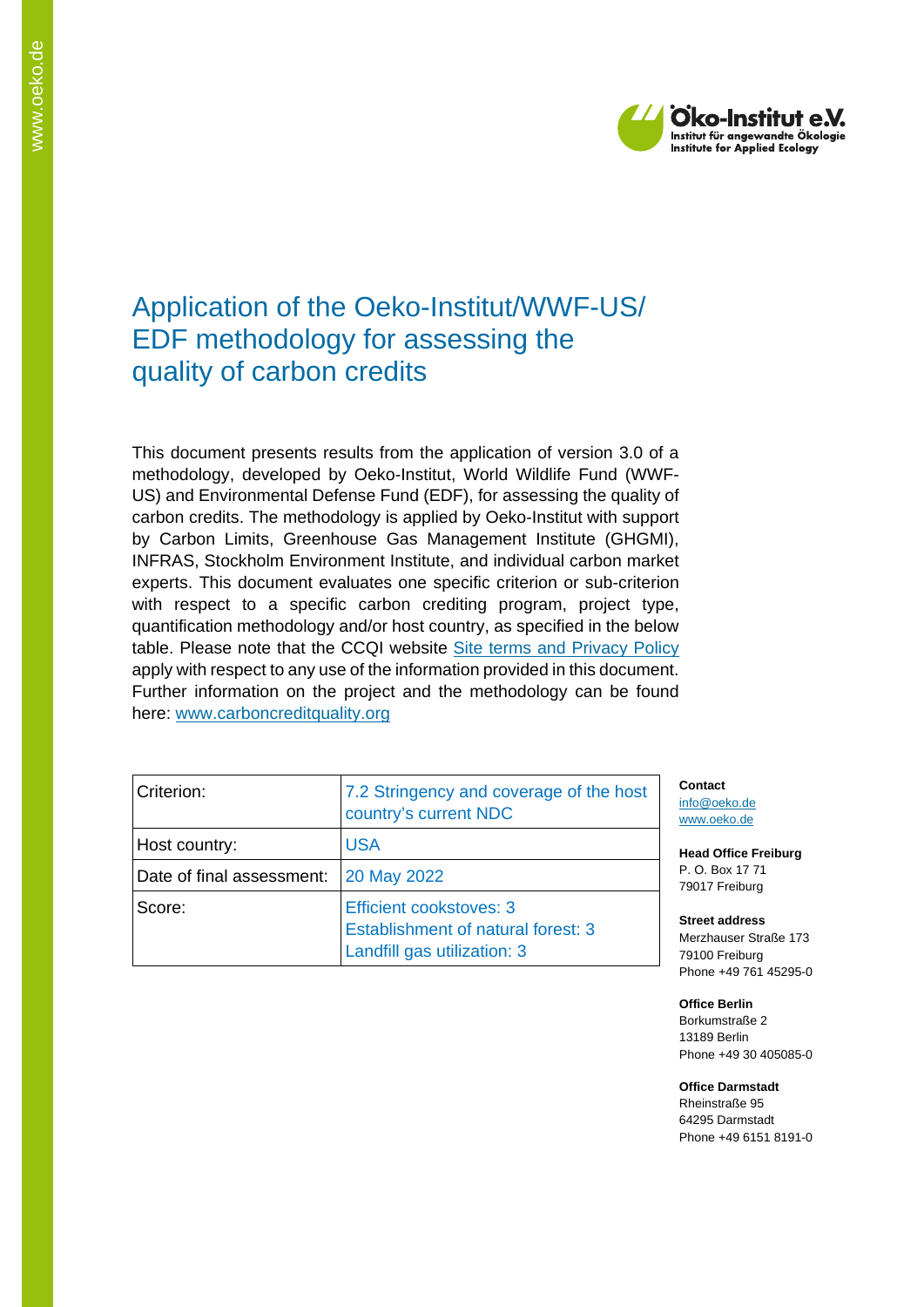# **Assessment**

#### **Relevant scoring methodology provisions**

The scoring approach assesses the stringency and coverage of the host country's current NDC. The scoring consists of several steps. First, it is determined whether the emission reductions or removals of the project or project type are covered by the host country's NDC. If this is the case, the second step is to assess the extent to which the NDC target deviates from the level of emissions that would most likely occur in the target year or period with current policies. The third step is optional and includes an evaluation of the likelihood that the emission reductions from the project or project activity are visible in the GHG emissions reported by the country to track progress towards its NDC. Finally, it is assessed if any reversals are likely to be accounted and compensated for by the host country. See more details on the scoring approach in the methodology.

#### **Information sources considered**

- 1. USA's first NDC after rejoining the Paris Agreement which has been communicated to the UNFCCC secretariat on 22 April 2021 [\(https://www4.unfccc.int/sites/ndcstaging/PublishedDocuments/United%20States%20of%20A](https://www4.unfccc.int/sites/ndcstaging/PublishedDocuments/United%20States%20of%20America%20First/United%20States%20NDC%20April%2021%202021%20Final.pdf) [merica%20First/United%20States%20NDC%20April%2021%202021%20Final.pdf\)](https://www4.unfccc.int/sites/ndcstaging/PublishedDocuments/United%20States%20of%20America%20First/United%20States%20NDC%20April%2021%202021%20Final.pdf)
- 2. Climate Action Tracker assessment for the NDC of USA

<https://climateactiontracker.org/countries/usa/>

#### **Assessment outcome**

The host country is assigned the following scores for the respective project types:

- Efficient cookstoves: 3
- Establishment of natural forest: 3
- Landfill gas utilization: 3

#### **Justification of assessment**

This evaluation includes steps 1, 2 and 4 of the methodology, noting that step 3 is optional. The methodology is applied at the level of project types (efficient cookstoves, establishment of natural forest and landfill gas utilization), and not at the level of individual projects.

#### *Step 1*

The first NDC of the USA after rejoining the Paris Agreement includes all greenhouse gases included in the 2006 IPCC Guidelines and all IPCC sectors (Source 1). The NDC thus covers all three project types (efficient cookstoves, establishment of natural forests and landfill gas utilization).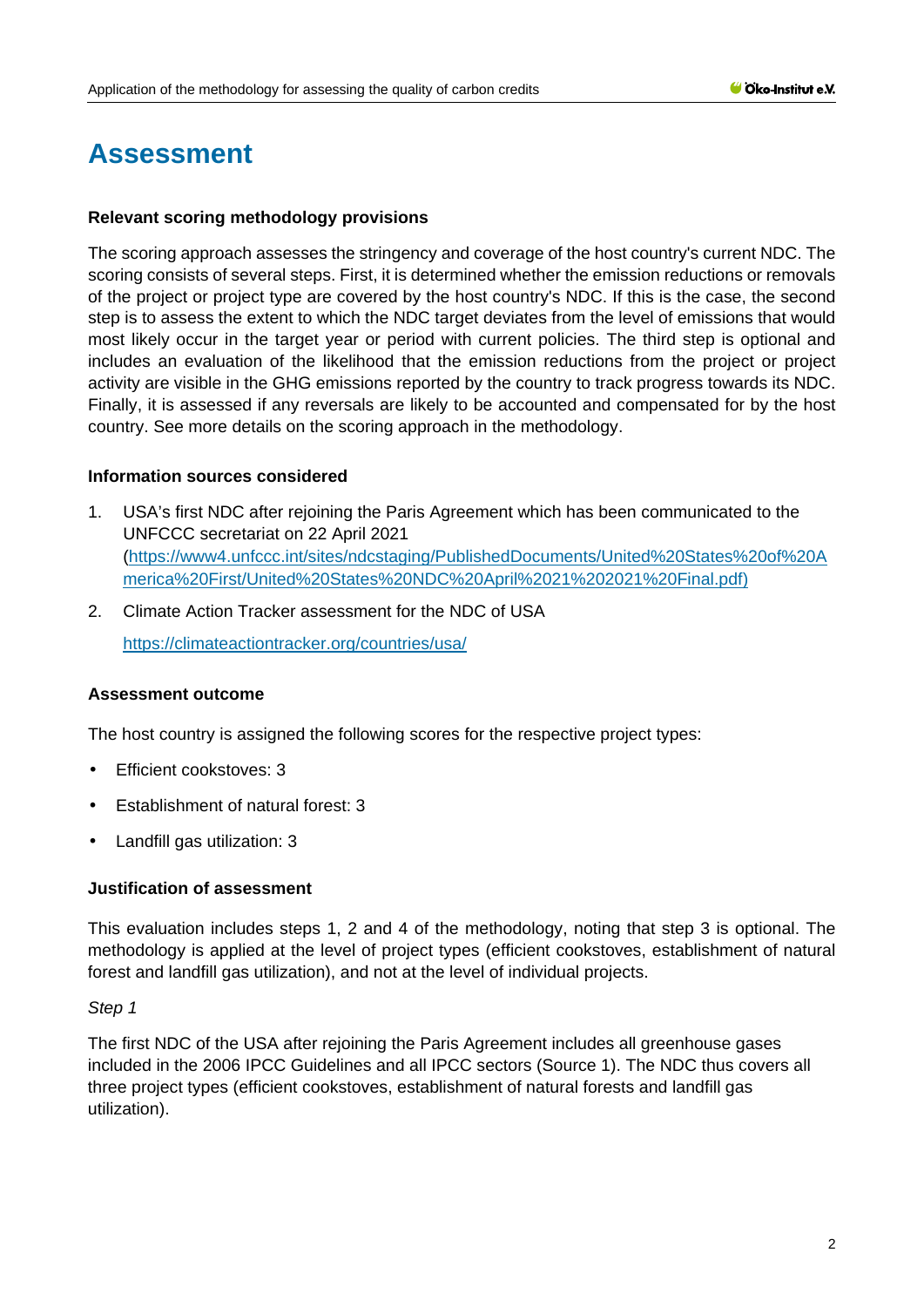### *Step 2*

Data from Climate Action Tracker (Source 2) is used to assess the degree to which the NDC target deviates from the emissions level that would most likely occur in the target year or period with policies in place at the time of communicating the NDC.

We use the policy and action projections for the USA from the Climate Action Tracker assessment dated 17 September 2021. This is the earliest available assessment following the publication of the USA's first NDC after rejoining the Paris Agreement on 22 April 2021 for which the underlying data is available for download. The policy and action projections for 2030 are compared to the emission level of the NDC target.

The assessment by the Climate Action Tracker does not provide emission projections for LULUCF emissions. Indeed, emission projections from the LULUCF sector can be associated with large uncertainties. Due to this uncertainty and the unavailability of data with LULUCF emissions, the ambition of the NDC target is here assessed based on emissions data without the LULUCF sector. As a consequence, the overall level of ambition for the NDC target, which includes LULUCF emissions, will not be fully reflected in this assessment.

The Climate Action Tracker estimates that BAU emissions with current policies and actions for 2030 (excluding LULUCF) are likely to correspond to an emissions range between 6,083 and 6,244 MtCO<sub>2</sub>e (Source 2). We use here the average of these two values (6,163 MtCO<sub>2</sub>e) as the most likely BAU emissions. According to Climate Action Tracker, the NDC target corresponds to an emissions range between 3,715 and 4,219 MtCO<sub>2</sub>e (excluding LULUCF) (Source 2). We use here the average emissions level of 3,967 MtCO<sub>2</sub>e (excluding LULUCF). This is 36% below the likely BAU emissions in 2030. Applying the scoring approach set out in the methodology, this results in a score of 5.

#### *Step 4*

Information in the NDC of the USA after rejoining the Paris Agreement (Source 1) is used to assess whether the country fully accounts for natural disturbances and whether the country has a multi-year target or uses a multi-year trajectory or budget for NDC accounting purposes.

- Accounting for natural disturbances: The NDC specifies the following: "The United States may address emissions and subsequent removals from natural disturbances on managed lands in accounting for its NDC. Should such an approach be used, the same methodology will be applied for both the base year (2005) and target year (2030). The emissions and subsequent removals from such natural disturbances would be included in the national totals of the Inventory. Any approach used to address emissions and removals from natural disturbances will be consistent with the guidance included in the IPCC 2006 guidelines and any subsequent version or refinement, as applicable, and will draw on best practices generated by Parties that have addressed natural disturbances under the UNFCCC and the Kyoto Protocol." Given that no final decision has been taken on this matter, it cannot be confirmed that natural disturbances will be fully accounted for.
- Use of multi-year approaches: The NDC specifies the approach of the USA for NDC accounting as follows: "United States intends to apply a net-net accounting approach in accounting for the NDC. Net emissions in the target year will be compared against net emissions in the base year to calculate the percentage emissions reductions achieved. Consistent with Articles 4 and 6 of the Paris Agreement and any applicable guidance, in tracking progress towards and accounting for the NDC, the United States intends to make corresponding adjustments for any internationally